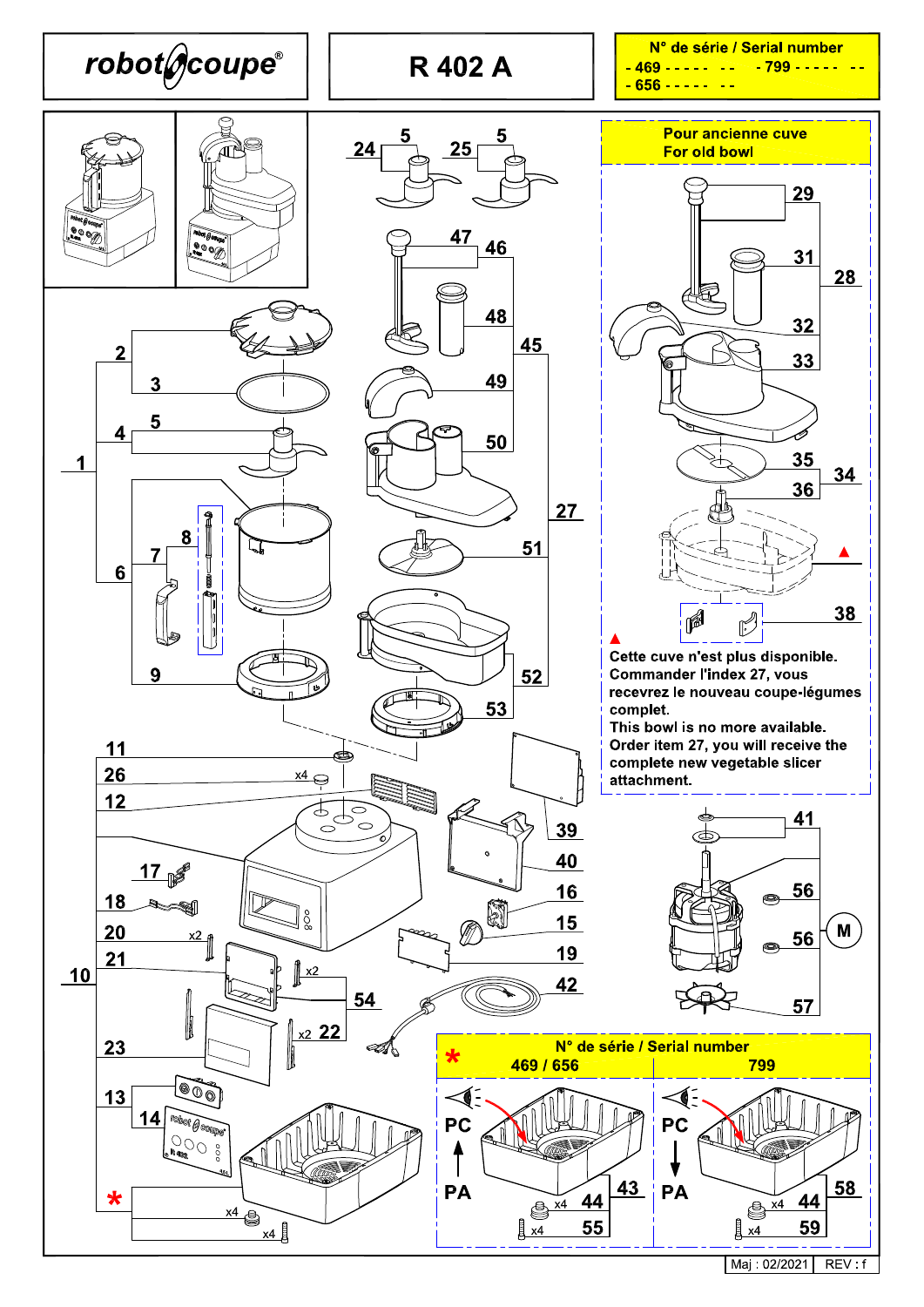$\mathbf{r}$  **bot**  $\theta$  **coupe**  $\begin{bmatrix} 1 & 1 \\ 1 & 1 \end{bmatrix}$  **R** 402 A **Diagram** n°1

| <b>Index PDF</b>       | <b>Référence</b> | <b>Designation commerciale</b>  | <b>Tarif</b> |
|------------------------|------------------|---------------------------------|--------------|
| M                      | 303141S          | <b>MOTOR</b>                    | Contact us   |
| 1                      | 27342            | S/STEEL CUTTER ATTACHMENT       | Contact us   |
| $\overline{2}$         | 39741            | <b>CUTTER LID ASSEMBLY</b>      | Contact us   |
| 3                      | 39740            | LID SEAL ASSEMBLY               | Contact us   |
| 4                      | 27344            | <b>STRAIGHT BL KNIFE</b>        | Contact us   |
| 5                      | 104147           | <b>BLADE CAP</b>                | Contact us   |
| 6                      | 39742            | <b>CUTTER BOWL ASSEMBLY</b>     | Contact us   |
| $\overline{7}$         | 39744            | <b>BOWL HANDLE ASSEMBLY</b>     | Contact us   |
| 8                      | 39743            | SAFETY ROD ASSEMBLY             | Contact us   |
| $\mathrel{\mathsf{g}}$ | 39745            | <b>LOCKING WASHER ASSEMBLY</b>  | Contact us   |
| 10                     | 59614            | MOTOR SUPPORT ASSEMBLY R402A    | Contact us   |
| 11                     | 501010S          | <b>SHAFT SEAL</b>               | Contact us   |
| 12                     | 104122S          | R401 VENT COVER                 | Contact us   |
| 13                     | 39764            | SWITCH PANEL ASSEMBLY           | Contact us   |
| 14                     | 39765            | <b>FRONT PLATE</b>              | Contact us   |
| 15                     | 117805           | <b>SPEED SELECTOR HANDLE</b>    | Contact us   |
| 16                     | 117792           | <b>COMMUTATOR</b>               | Contact us   |
| 17                     | 29379            | <b>REED SWITCH ASSEMBLY</b>     | Contact us   |
| 18                     | 29441            | REED SWITCH ASSEMBLY            | Contact us   |
| 19                     | 101921S          | <b>CONTROL BOARD</b>            | Contact us   |
| 20                     | 59195            | <b>BODY WEDGE</b>               | Contact us   |
| 21                     | 102911           | PCB SUPPORT                     | Contact us   |
| 22                     | 117703S          | PCB LOCKING KEY (X2)            | Contact us   |
| 23                     | 104131           | PCB PROTECT                     | Contact us   |
| 24                     | 27346            | <b>COARSE SERRATED BL KNIFE</b> | Contact us   |
| 25                     | 27345            | FINE SERRATED BL KNIFE          | Contact us   |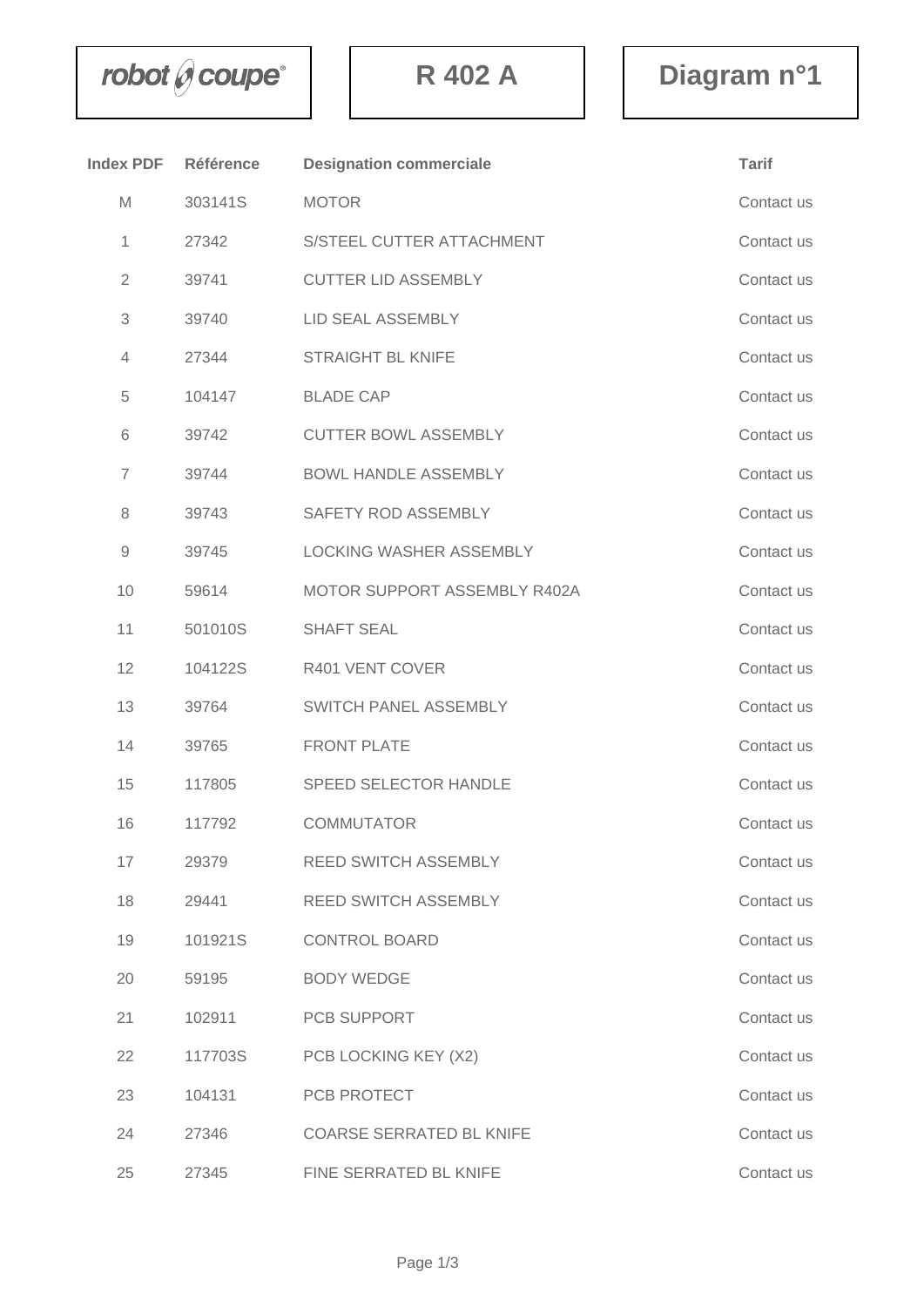$\mathbf{r}$  **bot**  $\theta$  **coupe**  $\begin{bmatrix} 1 & 1 \\ 1 & 1 \end{bmatrix}$  **R** 402 A **Diagram** n°1

|                     | 26 | 59453             | <b>SCREW CAP ASSEMBLY (X4)</b>   | Contact us |
|---------------------|----|-------------------|----------------------------------|------------|
|                     | 27 | 27400             | <b>VEGETABLE SLICER ATT CL40</b> | Contact us |
|                     | 28 | 117079S           | VEGETABLE SLICER LID R302/R402   | Contact us |
|                     | 29 | 29324             | PUSHER ASSEMBLY                  | Contact us |
|                     | 31 | 102022S           | <b>CAROT PUSHER</b>              | Contact us |
|                     | 32 | 102020S           | <b>PUSHER GUIDE</b>              | Contact us |
|                     | 33 | 39235             | <b>VEG-SLICER LID ASSEMBLY</b>   | Contact us |
|                     | 34 | 102019            | <b>SLING PLATE</b>               | Contact us |
|                     | 35 | 117092S           | Slinger Plate (Reversible)       | Contact us |
|                     | 36 | 117091S           | <b>SLING PLATE HUB</b>           | Contact us |
|                     | 38 | 29081             | LOCKING PLATE ASSEMBLY           | Contact us |
|                     | 39 | 102600S           | <b>CIRCUIT BOARD</b>             | Contact us |
|                     | 40 | 447809<br>117809S | <b>CIRCUIT BOARD SUPPORT</b>     | Contact us |
|                     | 41 | 39270             | <b>MOTOR CENTRING RING</b>       | Contact us |
|                     | 42 | 504282            | POWER CORD                       | Contact us |
| 43 S/N 469&65639112 |    |                   | <b>BASE ASSEMBLY</b>             | Contact us |
|                     | 44 | 39928             | FEET (X4)                        | Contact us |
|                     | 45 | 49033             | <b>VEG PREP LID ASSEMBLY</b>     | Contact us |
|                     | 46 | 29880             | <b>VEG. PUSHER ASSEMBLY</b>      | Contact us |
|                     | 47 | 117452S           | HANDLE PUSHER CL50E/GOUR         | Contact us |
|                     | 48 | 118324S           | <b>CL50D ROUND PUSHER</b>        | Contact us |
|                     | 49 | 49036             | <b>PUSHER GUIDE</b>              | Contact us |
|                     | 50 | 49037             | <b>VEG. SLICER LID</b>           | Contact us |
|                     | 51 | 104921S           | <b>SLING PLATE</b>               | Contact us |
|                     | 52 | 49034             | <b>VEG. SLICER BOWL</b>          | Contact us |
|                     | 53 | 49035             | LOCKING WASHER ASSEMBLY          | Contact us |